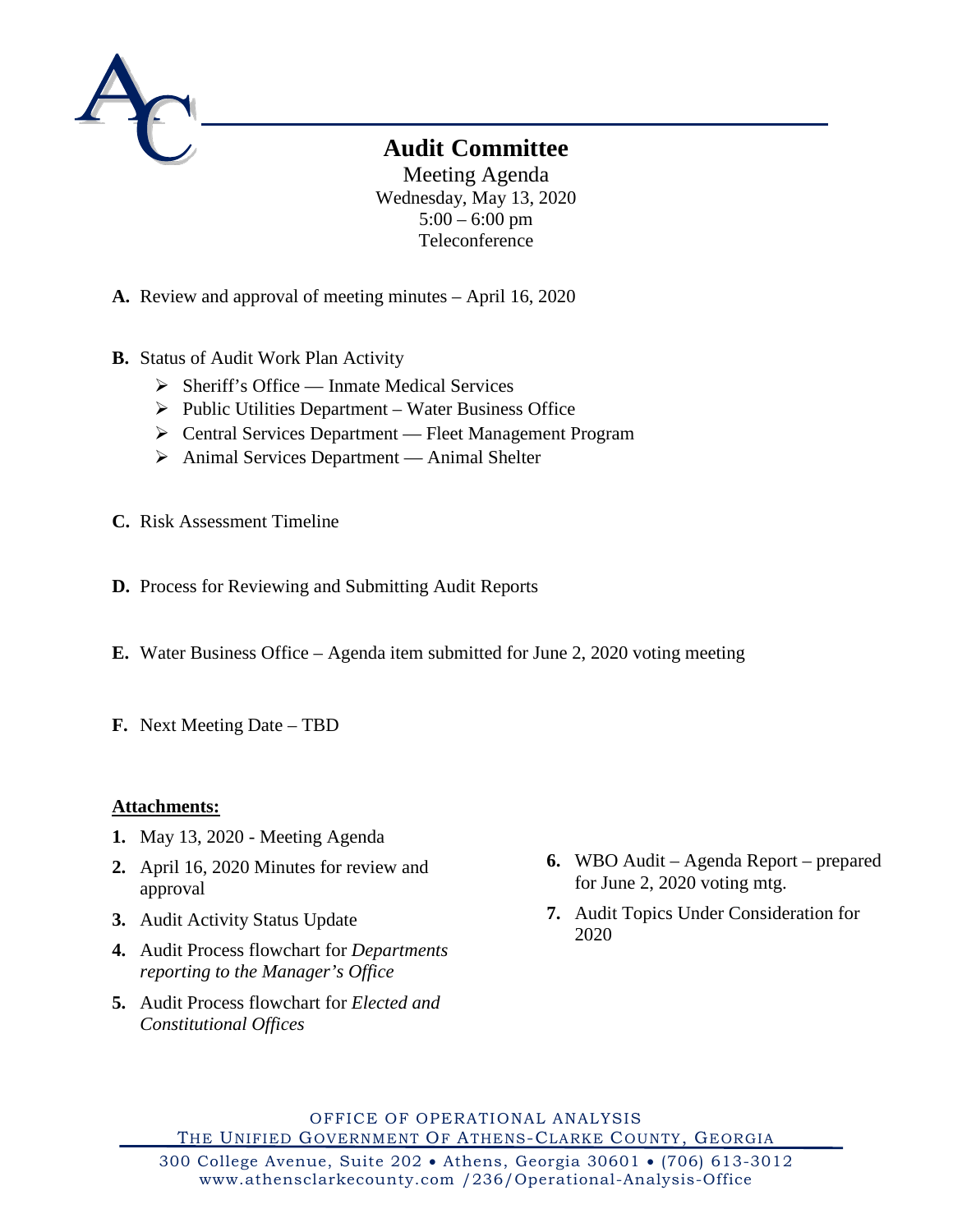## **AUDIT COMMITTEE MEETING MINUTES**

Thursday, April 16, 2020 – Via WebEx

Committee Members Present: Visiting: Commissioner Melissa Link, Committee Chair Blaine Williams, Manager Commissioner Allison Wright Deborah Lonon, Assistant County Manager Commissioner Russell Edwards Josh Edwards, Assistant County Manager Commissioner Ovita Thornton Frank Stephens, Director, Public Utilities

Commissioner Patrick Davenport Glenn Coleman, Asst. Director, Public Utilities Michelle Stroud, Public Utilities Valerie Haynes, Public Utilities

Staff: Keith Sanders, Director, SPLOST Stephanie Maddox, Internal Auditor Jill Arquette, Management Analyst

Committee Chair Link called the meeting to order at 5:10 pm.

#### **A. February Minutes:**

Commissioner Thornton motioned for approval of the February Minutes. Commissioner Wright seconded. All in favor.

#### **B. Work Plan Update:**

Internal Auditor Maddox provided a status update on the audit work plan:

- $\triangleright$  Public Utilities Department Water Business Office
- $\triangleright$  Central Services Department Fleet Management Division
- $\triangleright$  Sheriff's Office
- $\triangleright$  Animal Services

#### **C. Meeting Overview**

Chair Link wanted initiated a discussion regarding the inmate medical report and recent changes in jails due to COVID-19. Commissioner Link asked for an amendment or appendix to the report on how COVID-19 has affected the jail. Commissioner Edwards requested Manager Williams contact Sheriff Edwards to provide an update instead of OOA conducting an audit on the issue. Manager Williams will contact the Sheriff regarding COVID-19 and its affect on inmates and staff at the jail.

Internal Auditor Maddox discussed the audit process agenda item. The previous audit process had a section stating "The draft report is given to the department under study to verify data and findings". Internal Auditor Maddox advised that this is not part of the audit process and should have been removed. The new audit process in the agenda has been updated by removing the aforementioned section.

Commissioner Wright stated that in the January 2018 process, there were two flow charts, one for departments under the Manager's Office and the second for elected and constitutional officer's not under the Manager's Office. Internal Maddox advised she would update the flow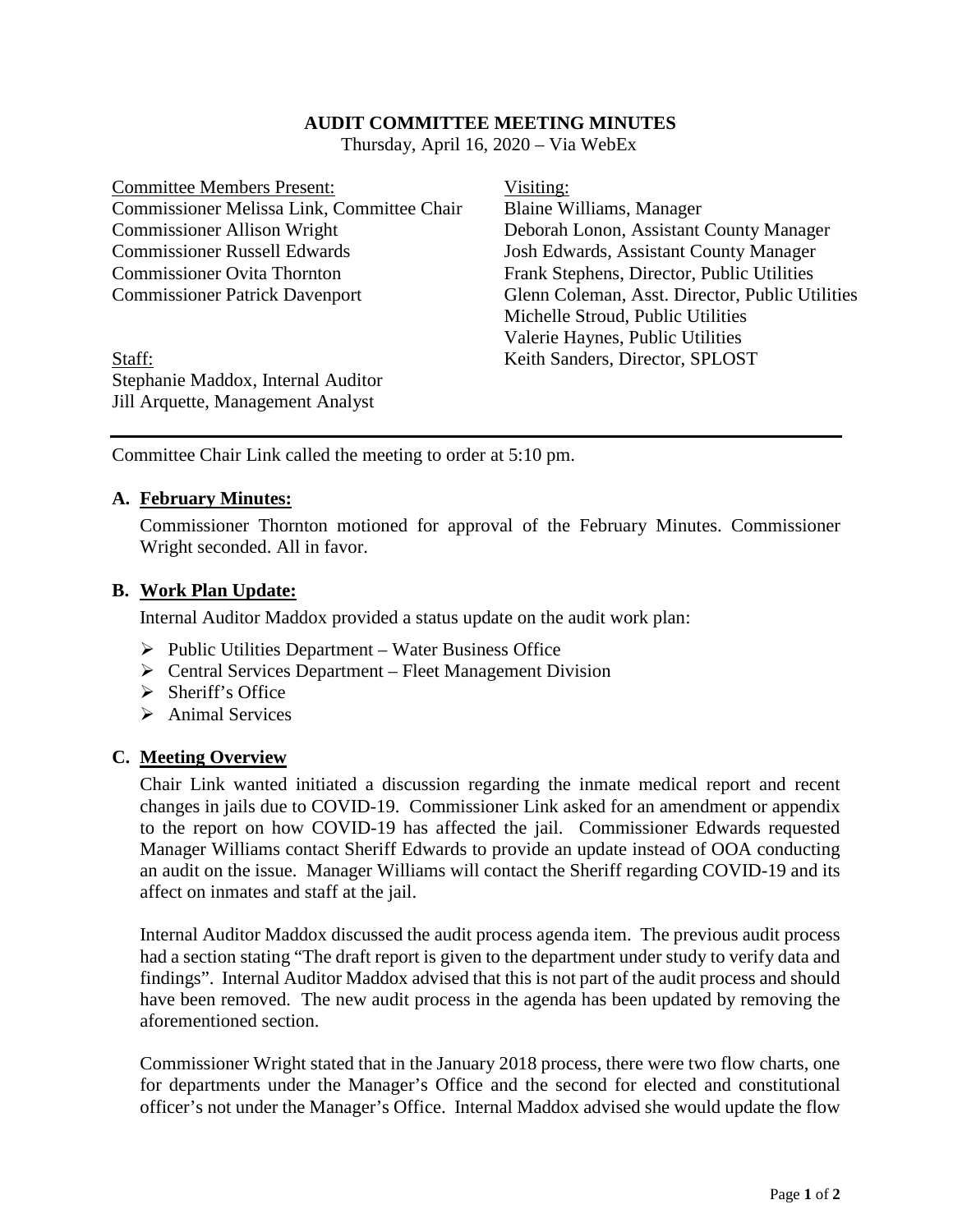chart for the elected and constitutional officers and send copies of both flow charts to Committee members.

Commissioner Davenport motioned to update the audit process flow charts for the departments under the Manager's Office and for the elected and constitutional officer's and send to the full Mayor and Commission for approval. Commissioner Wright seconded. All in favor.

Committee members discussed the Audit of the Water Business Office (WBO). The discussion primarily focused on 1) the Public Utilities Department hiring an independent contractor who has spent extensive time (six years to date) on developing policies and procedures for the WBO, and 2) the process for submitting unclaimed customer property/refunds. Frank Stephens, Public Utilities Director, stated that the department agrees with five out of the eight findings in the report and partially agrees with the remaining three out of the eight. There are no disagreements with the audit report.

Commissioner Edwards motioned to recommend the WBO report to the Mayor and full Commission for approval. Commissioner Thornton seconded. All in favor.

Committee members discussed the possible deployment of the Risk Assessment Tool for the development of the 2021 Work Plan. Commissioner Edwards motioned to table the discussion and deployment of the Risk Assessment Tool. Commissioner Davenport seconded. Commissioner Wright and Commissioner Thorton in favor. Commissioner Link opposed.

The next Audit Committee meeting is scheduled for May 13, 2020, from 5 p.m. – 6 p.m. via WebEx.

Commissioner Wright motioned to adjourn the meeting. Commissioner Edwards seconded. The meeting adjourned at 6:42 p.m.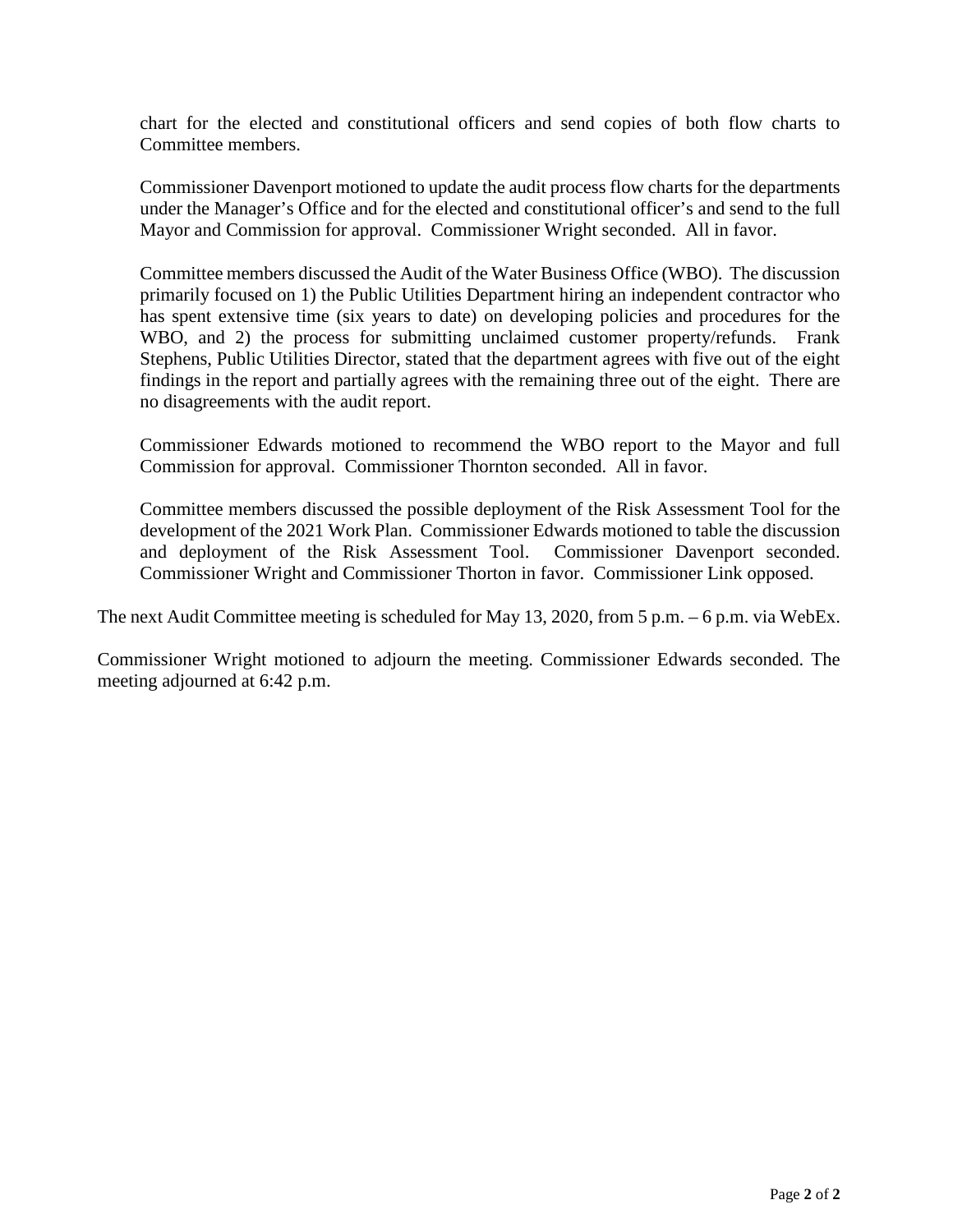# **AUDIT STATUS REPORT**

DATE: May 13, 2020

TO: Audit Committee

FROM: Stephanie Maddox, Internal Auditor Office of Operational Analysis

SUBJECT: Status of Work Plan Activity

The following table summarizes the current status of each audit according to audit stages. A description of the audit stages is below the table.

|                                                                                       | <b>Status</b>                                                                                                                                 |                                                                                                                                          | <b>Completion</b>                                                                           |
|---------------------------------------------------------------------------------------|-----------------------------------------------------------------------------------------------------------------------------------------------|------------------------------------------------------------------------------------------------------------------------------------------|---------------------------------------------------------------------------------------------|
| <b>Audit</b>                                                                          | The percentage indicates the completion level                                                                                                 |                                                                                                                                          | <b>Forecast</b>                                                                             |
| Clarke County Sheriff's Office -<br><b>Inmate Medical Services</b><br><b>Contract</b> | <b>Pre-Audit Planning</b> $-100\%$<br>Discovery Stage - 100%<br>Analysis $-100\%$<br><b>Conclusions</b> $-100\%$<br>Recommendations $-100\%$  | A draft report will be<br>lo.<br>submitted to the Sheriff's<br>Office w/o May 11.<br>Response expected after 30<br>lo<br>days of review. | May 2020                                                                                    |
| Public Utilities Department -<br><b>Water Business Office</b>                         | <b>Pre-Audit Planning</b> $-100\%$<br><b>Discovery Stage - 100%</b><br>Analysis $-100\%$<br>$Conclusions - 100%$<br>Recommendations $-100\%$  | Report Finalized.<br>le.                                                                                                                 | February 2019                                                                               |
| Central Services Department -<br><b>Fleet Management Program</b>                      | <b>Pre-Audit Planning</b> $-100\%$<br><b>Discovery Stage - 95%</b><br>Analysis $-90\%$<br><b>Conclusions - 90%</b><br>Recommendations $-90\%$ | Finalizing draft report<br>le.                                                                                                           | May 2020                                                                                    |
| Animal Services Department -<br><b>Animal Control</b>                                 | <b>Pre-Audit Planning – 95%</b><br>Discovery Stage - 65%<br>Analysis $-45%$<br>Conclusions $-25%$<br>Recommendations $-25%$                   | Continue analysis of data<br>I.<br>received through document<br>requests<br>Interviews 95% complete<br>Observations to be conducted      | <b>July 2020</b><br>(date may change<br>based on current<br>conditions due to<br>$COVID-19$ |

# **WORK IN PROGRESS**

## **AUDIT STAGES**

**Pre-Audit Planning**: OOA staff conducts literature reviews, identifies benchmark communities, research best practices, develops pre-audit survey(s), and requests documents related to the audit client. OOA staff conducts a pre-conference meeting with the audit client/department (Dept. Director), discusses the audit process, the timing of fieldwork, and answers any questions.

**Discovery**: Interviews, information validation, observations, and surveys. As this stage is critical to the preparation of a complete and meaningful audit, it consumes the majority of the time involved.

**Analysis**: Assigning meaning/value to the information, determining what it reveals related to the scope of the audit. Defines systems, processes, and practices in terms of effectiveness and efficiency.

**Conclusions**: Identifies and describes constraints and opportunities regarding developments and implementation of needed improvements.

**Recommendations**: Suggests action that can be taken into consideration of the constraints and opportunities.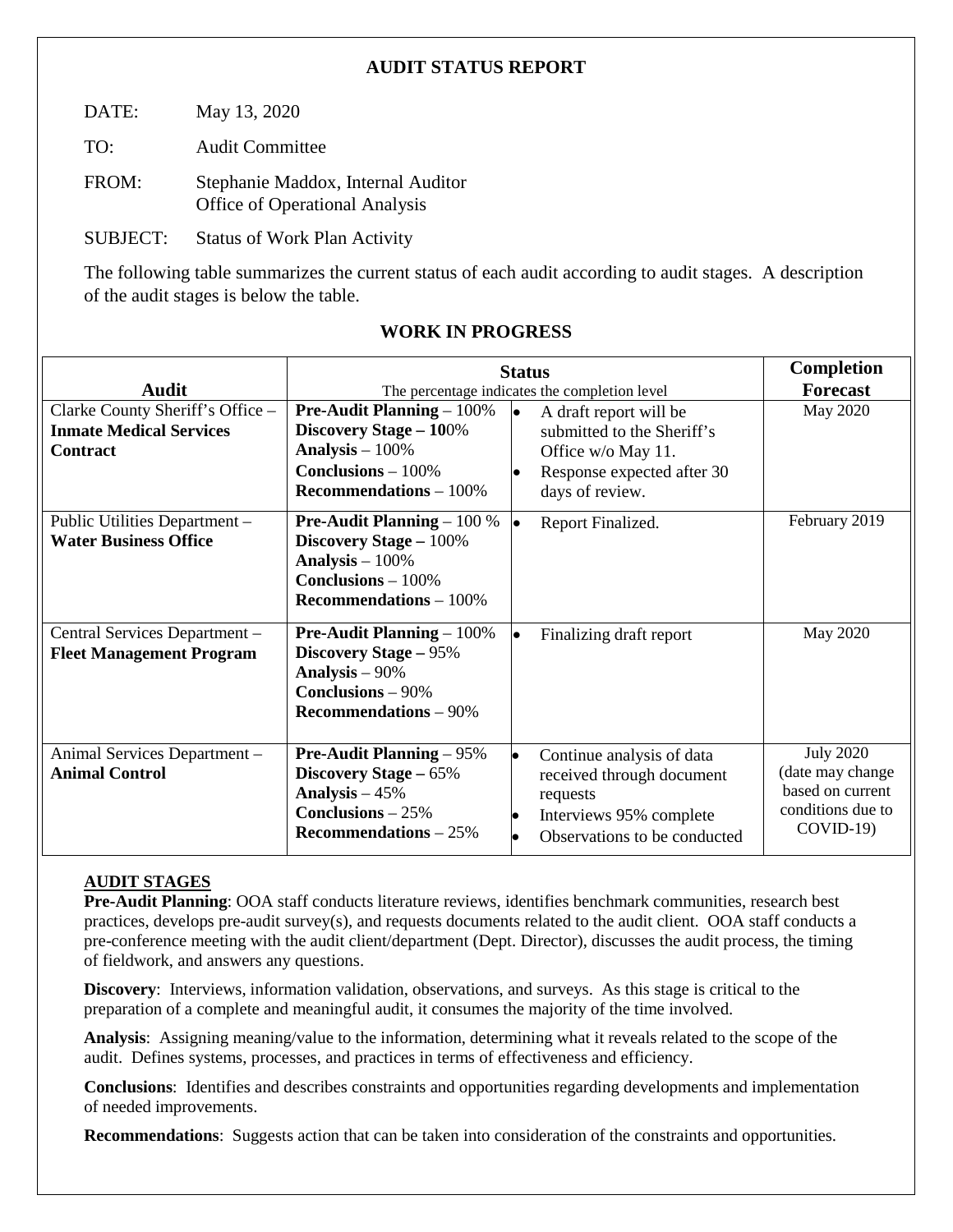## **Audit Process Departments Reporting to the Manager's Office – 2020**

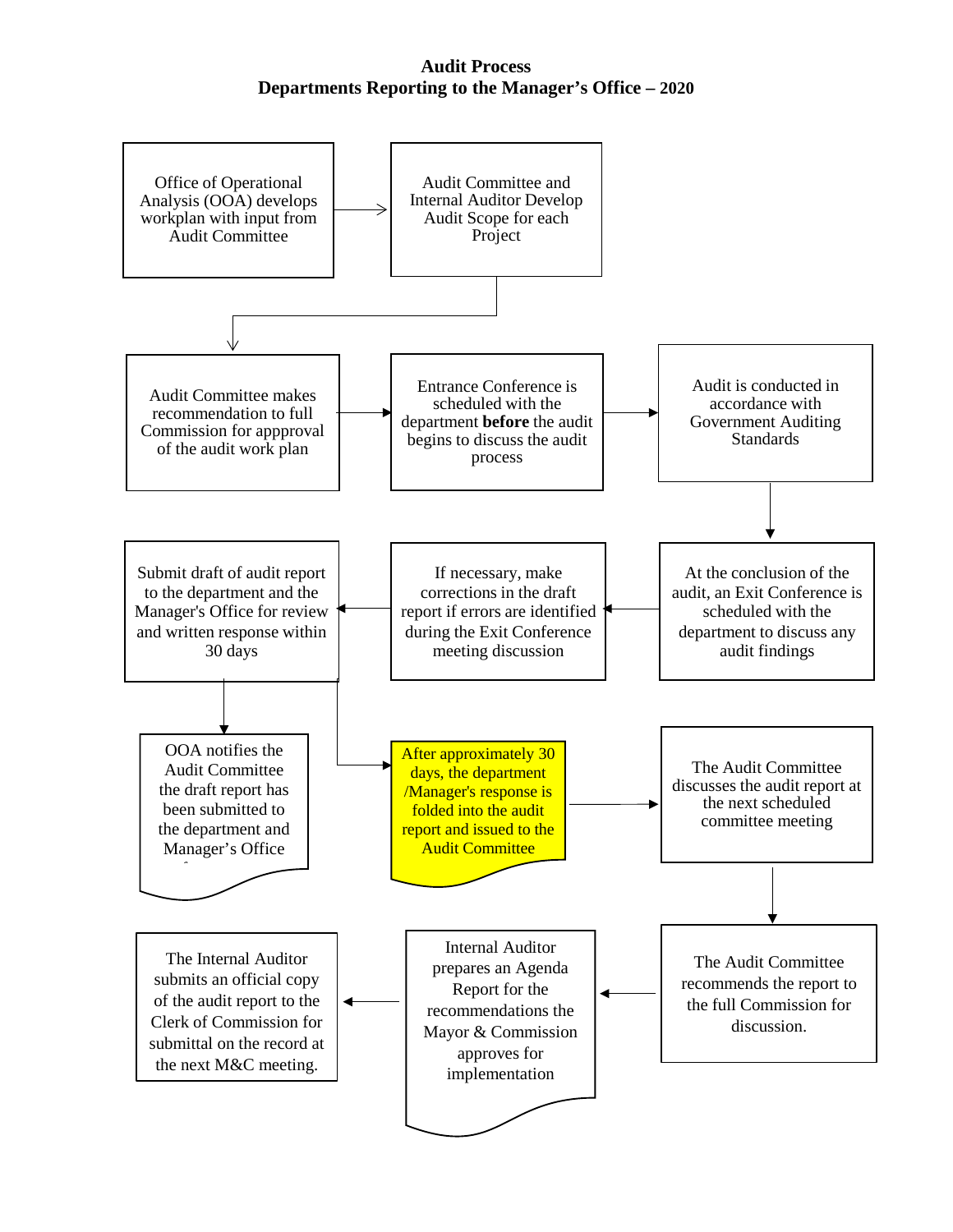## **Audit Process For Elected and Constitutional Offices – 2020**

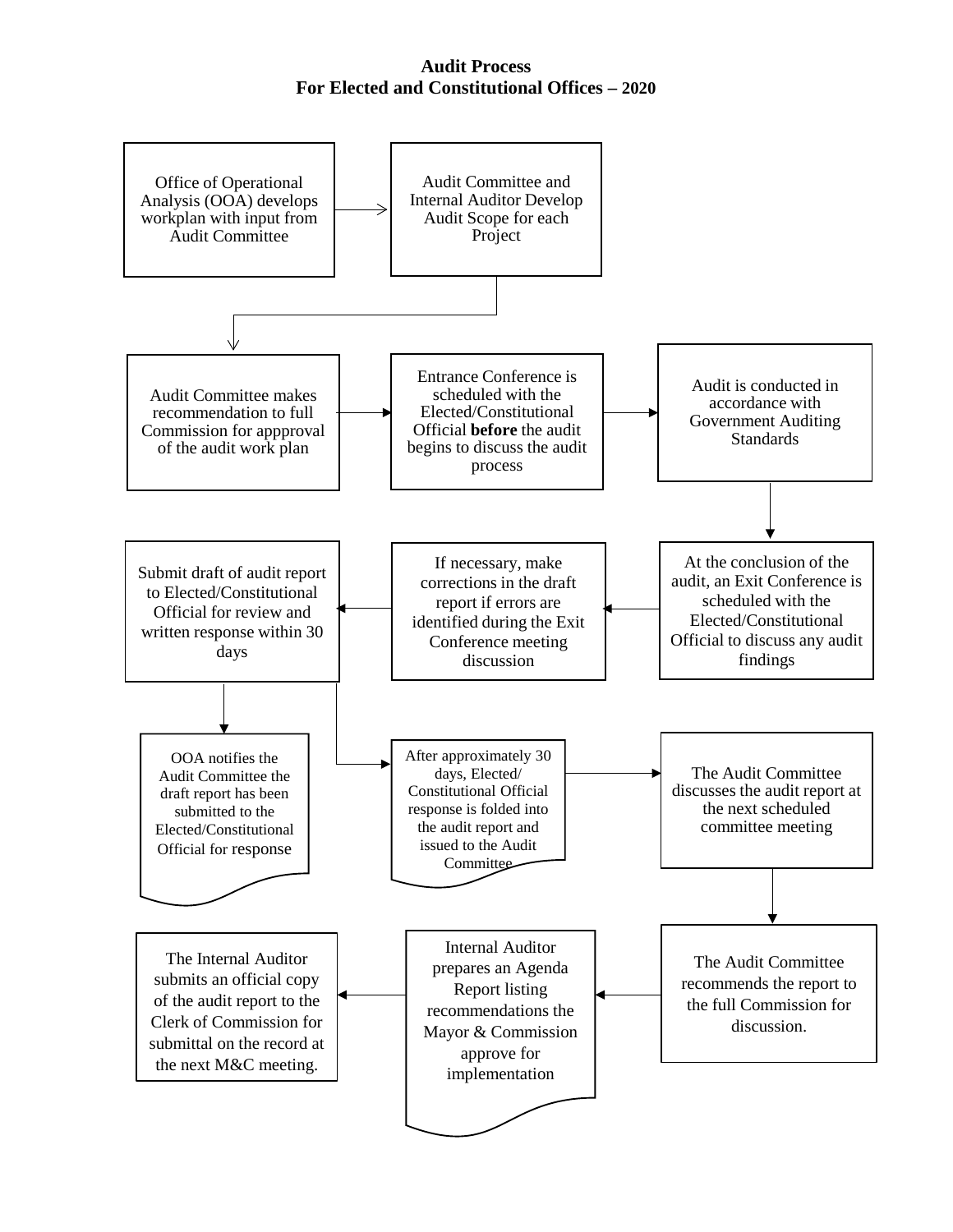## **THE UNIFIED GOVERNMENT OF ATHENS-CLARKE COUNTY COMMISSION AGENDA ITEM**

**SUBJECT:** Audit of the Athens-Clarke County Water Business Office

**DATE:** April 21, 2020

## **BUDGET INFORMATION:**

REVENUES: N/A

EXPENSES: N/A ANNUAL: CAPITAL: OTHER:

FUNDING SOURCE: N/A

#### **COMMISSION ACTION REQUESTED ON:** June 2, 2020

#### **PURPOSE:**

To request Mayor and Commission approval of the Audit of the Athens-Clarke County Water Business Office (WBO) conducted by the Office of Operational Analysis.

### **HISTORY:**

- **1.** On September 13, 2017, the Audit Committee met and discussed a list of potential audits.
- **2.** On October 26, 2017, the Audit Committee met and discussed the Annual Work Plan. The Audit Committee made a recommendation to the full Commission to approve an audit of the WBO.

The scope focused on the following areas:

Department: **Public Utilities** Audit Area: **Water Business Office**

- Evaluate the Water Business Office internal controls, to include the reliability of financial and operational reporting.
- Review progress on the implementation of the Advanced Metering Infrastructure System (AMI).
- Identify opportunities for improved customer service delivery and efficiency. Review levels of service, administrative and operational procedures, staffing levels, and organizational structure.
- Evaluate the potential for process improvements. Compare the current function of the Water Business Office with similar water utilities in the region with consideration of industry best practices.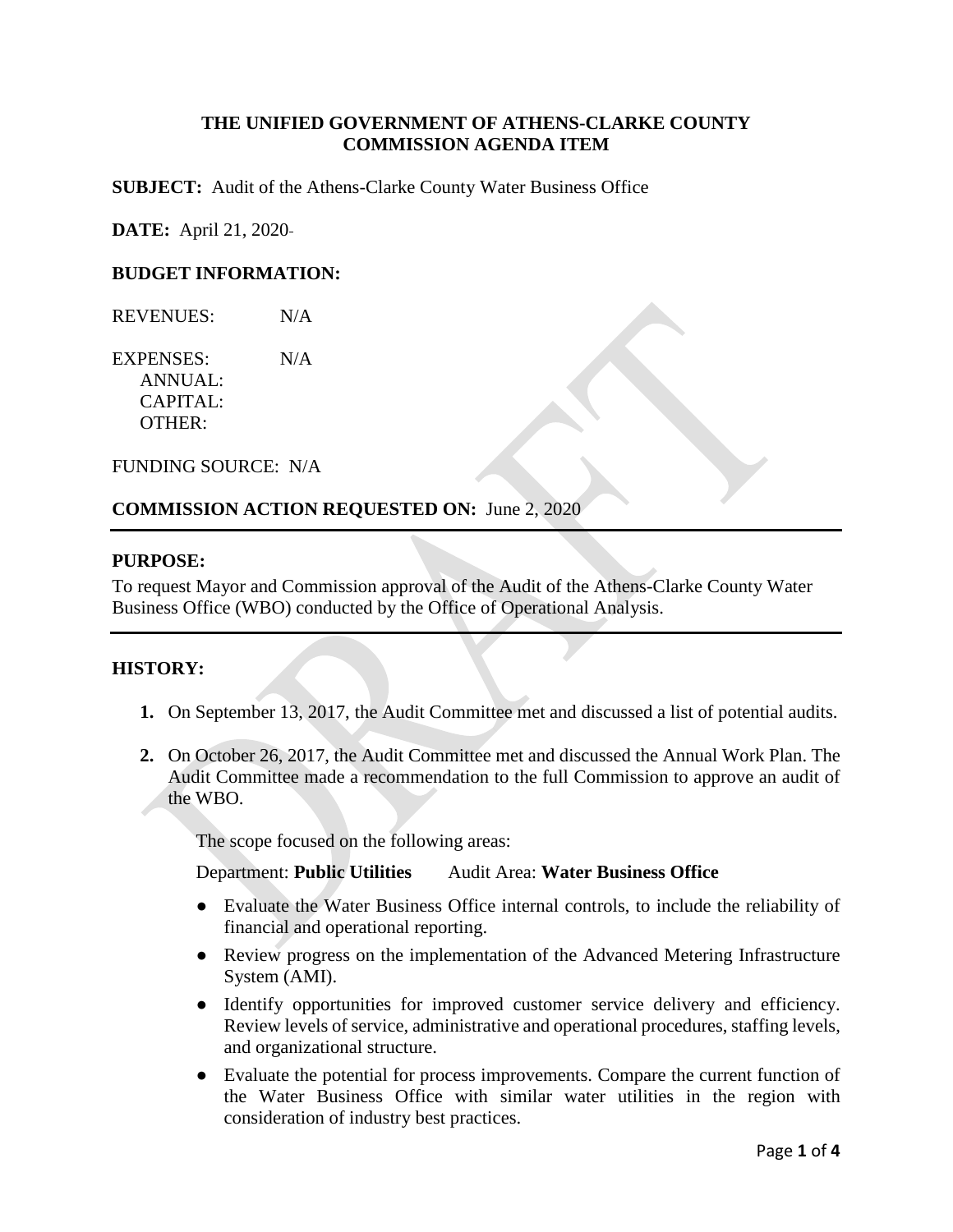- **3.** In January 2018, the Mayor and Commission approved the Annual Work Plan recommended by the Audit Committee.
- **4.** On January 23, 2019, the audit team met with the Director of Public Utilities to discuss the audit process
- **5.** The audit team conducted the following activities between February 2019 and October 2019.
	- Developed two surveys one for WBO employees and one for community residents
	- Conducted interviews of WBO employees, Meter Management Employees
	- Interviewed other ACC Departments to determine their affiliation with the WBO
	- Reviewed documents and analyzed data provided by ACC Departments related to the WBO
	- Visited a neighboring water utility company to conduct an observation.
	- Performed benchmarking analysis of other water utility companies located within 45 miles of Athens, GA to determine the level of technology services offered to customers.
- **6.** On December 5, 2019, the audit team scheduled an Exit Conference with PUD Director and Assistant Director to discuss audit findings and recommendations. Several updates were communicated to the audit team during the meeting. The audit team advised PUD the updates would be included in the draft report.
- **7.** On February 10, 2020, the Office of Operational Analysis submitted a draft audit report to the Public Utilities Department and Manager's Office for review and comments.
- **8.** On March 11, 2020, PUD submitted their response to the findings and recommendations to the Office of Operational Analysis.
- **9.** On April 2, 2020, the Audit of the Athens-Clarke County WBO was submitted to the Audit Committee for review prior to the next scheduled meeting (April 16, 2020)
- **10.** On April 16, 2020 the Audit Committee discussed the WBO audit and agreed to forward the audit report to the full Commission for review and further discussion during a future M&C meeting.

## **FACTS & ISSUES:**

- **1.** The Office of Operational Analysis conducted an Audit of the Athens-Clarke County Water Business Office as part of the FY18 Work Plan. Following are the findings and recommendations identified during the audit.
- **2.** Findings and Recommendations in the report include the following: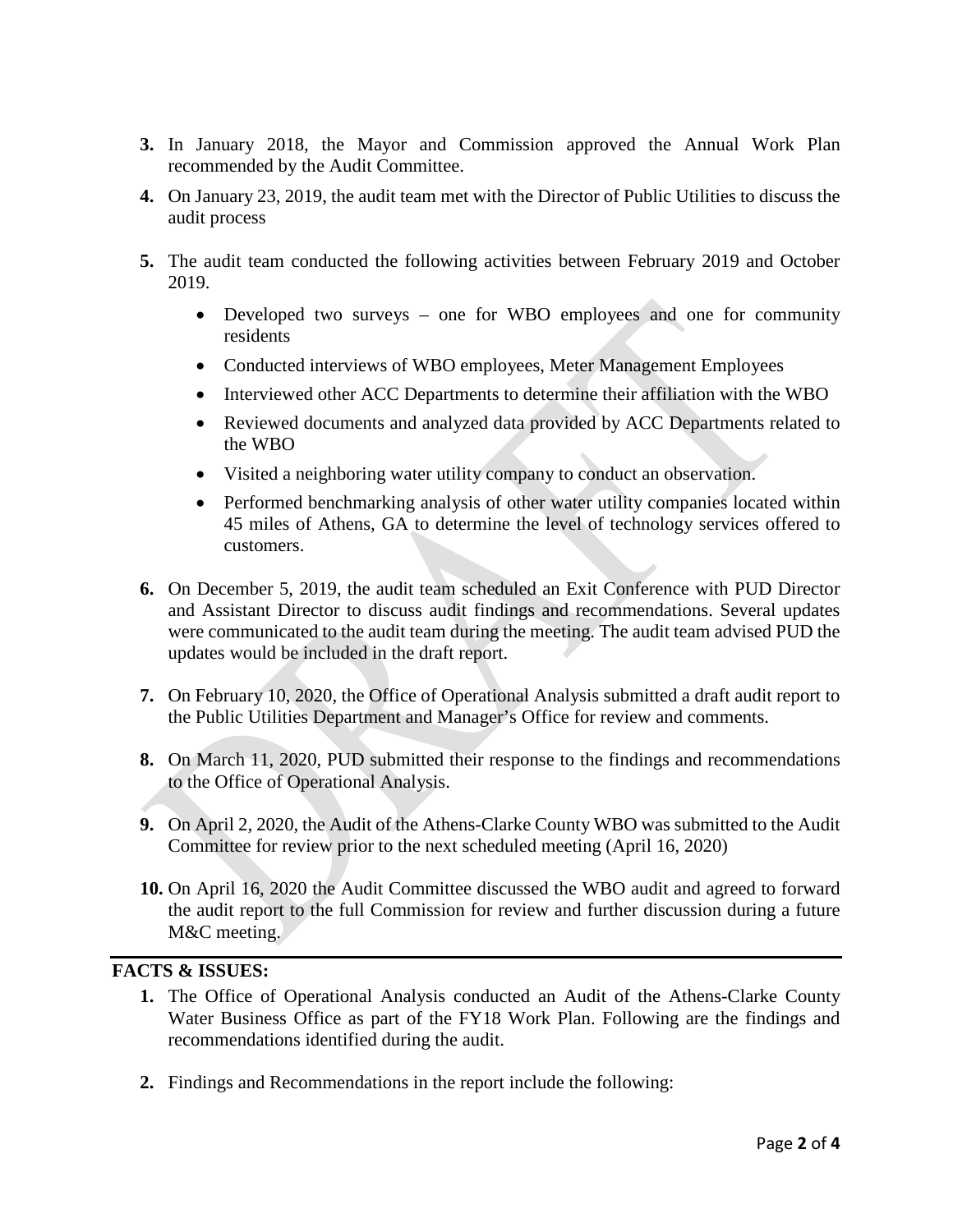#### **Internal Controls**

*1. Finding: No formal policies or procedures are in place at the WBO.*

**Recommendation:** The independent consultant should finalize the Operating Policies and Procedures and the Water Business Office should implement them within the next 12 months.

#### *2. Finding 2: WBO software is outdated.*

**Recommendation:** Update or replace the software to interact with the financial software used throughout ACC.

**Recommendation:** Provide extensive training on all facets of the H.T.E. software or purchase the financial software used by other departments in ACC.

**Recommendation:** Proactively pursue continuous improvement in technology, work practices, and processes to eliminate the heavy dependency on other ACC departments and the software vendor for technology support.

**Recommendation:** Hire a financial/operations manager proficient in up-to-date ERP software to generate utility reports, conduct financial analysis, communicate data across reporting levels within the WBO and with other ACC departments as necessary, support WBO operations, evaluate internal controls, and ensure the WBO becomes compliant with the Disposition of Unclaimed Property Act O.C.G.A. Section 44-12-190.

*3. Finding: The customer billing process is time-consuming and inefficient.*

**Recommendation:** Implement an updated billing system improving the speed and efficiency of the billing process.

## **B. Advanced Metering Infrastructure (AMI)**

**Recommendation:** Continue to enhance the AMI system to reduce misreads and the lack of polling by either the installation of additional collectors or by other means.

*4. Finding: The implementation of the AMI technology is complete. Public Utilities completed the installation of the project in November 2019.* 

#### **C. Customer Service**

*5. Finding: Customer service procedures lack consistency.*

**Recommendation:** Establish standard customer procedures that all staff adheres to.

*6. Finding: ACCUG departments are not afforded the opportunity to collaborate with the WBO staff to maximize customer service.*

**Recommendation:** Empower the Solid Waste staff by training them on how to create accounts, take and post payments, and to assist during high levels of account activity.

*7. Finding: Customer parking is inadequate.*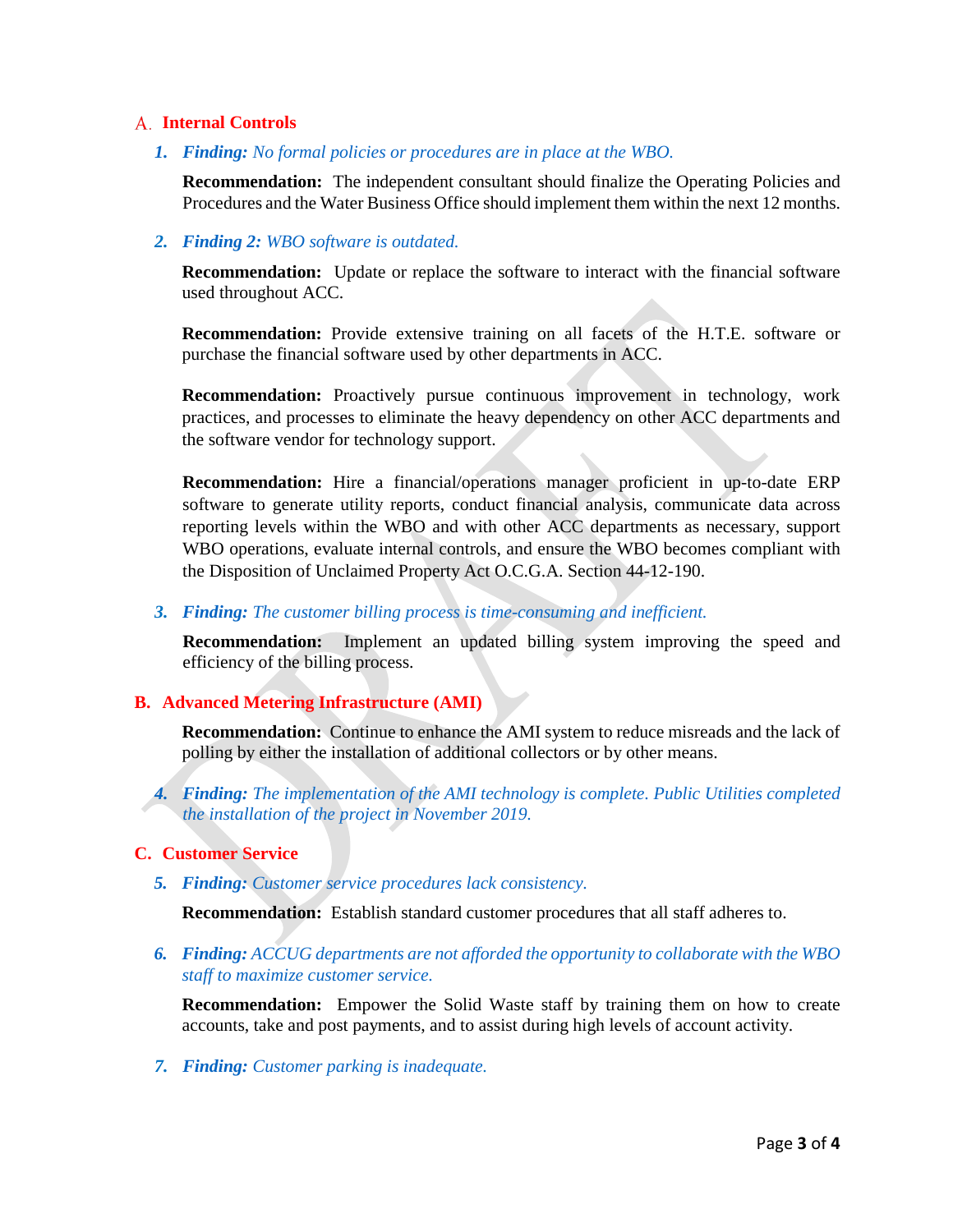**Recommendation:** Controlled parking or additional parking spaces are needed for customers. A single entrance and separate exit both with gates would assist with parking issues.

## **D. Process Improvements**

*8. Finding: Customer Satisfaction Survey results indicate customer expectations are not being met.*

**Recommendation: Technological enhancements are necessary to improve customer satisfaction. Some examples are:**

- Proactive alerts notifications via text or email when trending towards higher usage.
- Interactive Voice Response (IVR) technology, which will allow customers to pay via telephone to an automated system.
- Ability to pay bill online with a credit card or e-check without a processing fee.
- View account activity in real time.
- Start, transfer, or stop service electronically and receive a confirmation number immediately indicating receipt of the form.
- Card scanners installed at each CSR station for the processing of credit card payments.

#### **OPTIONS:**

- 1. Accept the Audit Committee's report entitled Audit of the Athens-Clarke County Water Business Office - 2020
- 2. Do not accept the Audit Committees report.
- 3. Mayor and Commission defined option.

## **DEPARTMENT RECOMMENDED ACTION:** Option #1

**DEPARTMENT:** Office of Operational Analysis Prepared by: Stephanie Maddox, Internal Auditor

sernado

April 21, 2020

**ADMINISTRATIVE COMMENTS:**

**ADMINISTRATIVE RECOMMENDATION:**